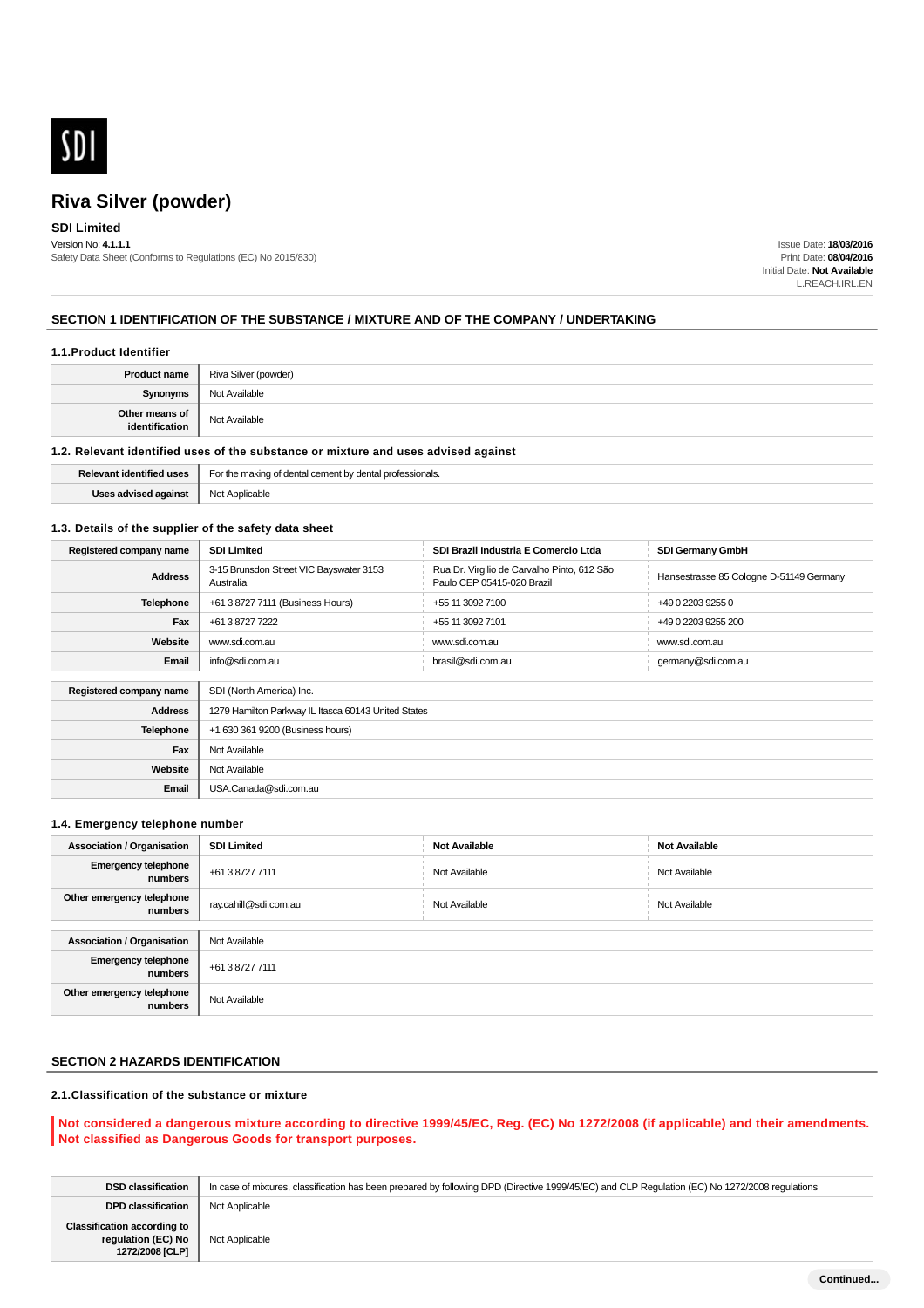#### **2.2. Label elements**

| <b>CLP label elements</b> | Not Applicable<br>$\sim$<br>the contract of the contract of |
|---------------------------|-------------------------------------------------------------|
|---------------------------|-------------------------------------------------------------|

**SIGNAL WORD NOT APPLICABLE Hazard statement(s)** Not Applicable **Supplementary statement(s)** Not Applicable **Precautionary statement(s) Prevention** Not Applicable **Precautionary statement(s) Response** Not Applicable **Precautionary statement(s) Storage** Not Applicable **Precautionary statement(s) Disposal** Not Applicable **2.3. Other hazards** Ingestion may produce health damage\*. May produce discomfort of the eyes, respiratory tract and skin\*. REACh - Art.57-59: The mixture does not contain Substances of Very High Concern (SVHC) at the SDS print date.

#### **SECTION 3 COMPOSITION / INFORMATION ON INGREDIENTS**

#### **3.1.Substances**

See 'Composition on ingredients' in Section 3.2

#### **3.2.Mixtures**

| <b>1.CAS No</b><br>2.EC No<br>3. Index No<br><b>4.REACH No</b>                  | %[weight]                                                                                                                                                                                        | Name                | Classification according to directive 67/548/EEC<br>[DSD] | Classification according to regulation (EC) No 1272/2008<br>[CLP] |
|---------------------------------------------------------------------------------|--------------------------------------------------------------------------------------------------------------------------------------------------------------------------------------------------|---------------------|-----------------------------------------------------------|-------------------------------------------------------------------|
| 1. Not Available<br>2. Not Applicable<br>3. Not Applicable<br>4. Not Applicable | 40-60                                                                                                                                                                                            | glass powder        | Not Applicable                                            | Not Applicable                                                    |
| 1. Not Available<br>2. Not Available<br>3. Not Available<br>4. Not Available    | $<$ 10                                                                                                                                                                                           | polyacrylic<br>acid | Not Applicable                                            | Not Applicable                                                    |
| 1. Not Available<br>2. Not Available<br>3. Not Available<br>4. Not Available    | 30-50                                                                                                                                                                                            | alloy powder        | Not Applicable                                            | Not Applicable                                                    |
| Legend:                                                                         | 1. Classification by vendor; 2. Classification drawn from EC Directive 67/548/EEC - Annex I ; 3. Classification drawn from EC Directive 1272/2008 - Annex VI<br>4. Classification drawn from C&L |                     |                                                           |                                                                   |

### **SECTION 4 FIRST AID MEASURES**

#### **4.1. Description of first aid measures**

| General            | If skin or hair contact occurs:<br>Flush skin and hair with running water (and soap if available).<br>▶ Seek medical attention in event of irritation.                                                                                                                                                                                                                                                                                                                                                                                                                                                       |
|--------------------|--------------------------------------------------------------------------------------------------------------------------------------------------------------------------------------------------------------------------------------------------------------------------------------------------------------------------------------------------------------------------------------------------------------------------------------------------------------------------------------------------------------------------------------------------------------------------------------------------------------|
|                    | If this product comes in contact with the eyes:<br>In Immediately hold eyelids apart and flush the eye continuously with running water.<br>Ensure complete irrigation of the eye by keeping eyelids apart and away from eye and moving the eyelids by occasionally lifting the upper and lower lids.<br>► Continue flushing until advised to stop by the Poisons Information Centre or a doctor, or for at least 15 minutes.<br>Transport to hospital or doctor without delay.<br>► Removal of contact lenses after an eye injury should only be undertaken by skilled personnel.<br>Seek medical attention. |
|                    | If fumes, aerosols or combustion products are inhaled remove from contaminated area.<br>Other measures are usually unnecessary.<br>$\blacktriangleright$ Immediately give a glass of water.<br>First aid is not generally required. If in doubt, contact a Poisons Information Centre or a doctor.<br>Seek medical attention.                                                                                                                                                                                                                                                                                |
| <b>Eye Contact</b> | If this product comes in contact with the eyes:<br>$\blacktriangleright$ Immediately hold eyelids apart and flush the eye continuously with running water.<br>Ensure complete irrigation of the eye by keeping eyelids apart and away from eye and moving the eyelids by occasionally lifting the upper and lower lids.<br>Continue flushing until advised to stop by the Poisons Information Centre or a doctor, or for at least 15 minutes.                                                                                                                                                                |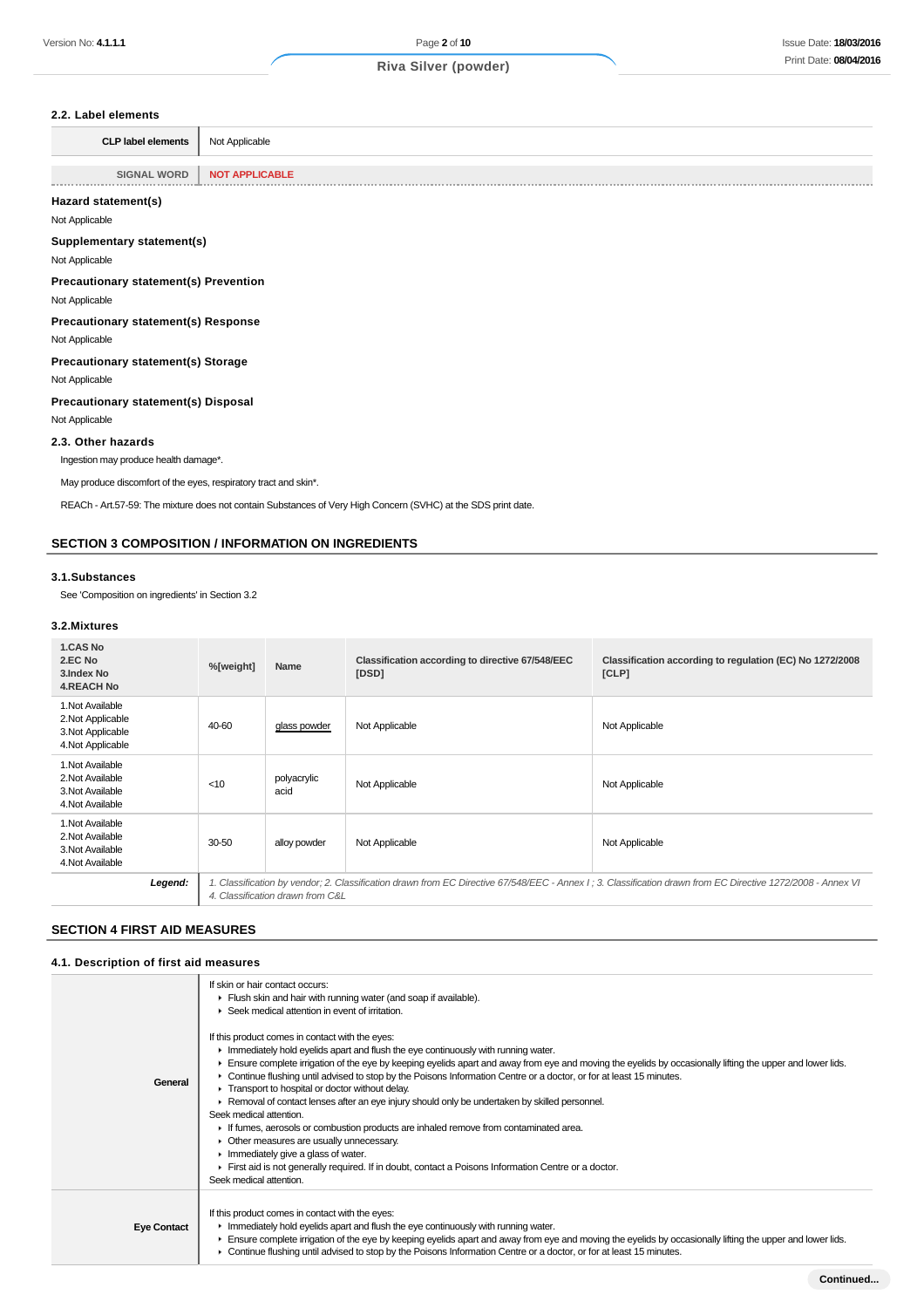|                     | Transport to hospital or doctor without delay.<br>► Removal of contact lenses after an eye injury should only be undertaken by skilled personnel.<br>Seek medical attention. |
|---------------------|------------------------------------------------------------------------------------------------------------------------------------------------------------------------------|
| <b>Skin Contact</b> | If skin or hair contact occurs:<br>Fiush skin and hair with running water (and soap if available).<br>Seek medical attention in event of irritation.                         |
| Inhalation          | If fumes, aerosols or combustion products are inhaled remove from contaminated area.<br>• Other measures are usually unnecessary.                                            |
| Ingestion           | Immediately give a glass of water.<br>First aid is not generally required. If in doubt, contact a Poisons Information Centre or a doctor.<br>Seek medical attention.         |

#### **4.2 Most important symptoms and effects, both acute and delayed**

See Section 11

### **4.3. Indication of any immediate medical attention and special treatment needed**

Treat symptomatically.

## **SECTION 5 FIREFIGHTING MEASURES**

## **5.1. Extinguishing media**

Foam is generally ineffective.

### **5.2. Special hazards arising from the substrate or mixture**

| Fire Incompatibility         | None known.                                                                                                                                                                                                                                                                                                                                                                                                                                                                                                                                          |
|------------------------------|------------------------------------------------------------------------------------------------------------------------------------------------------------------------------------------------------------------------------------------------------------------------------------------------------------------------------------------------------------------------------------------------------------------------------------------------------------------------------------------------------------------------------------------------------|
| 5.3. Advice for firefighters |                                                                                                                                                                                                                                                                                                                                                                                                                                                                                                                                                      |
| <b>Fire Fighting</b>         | Alert Fire Brigade and tell them location and nature of hazard.<br>▶ Wear breathing apparatus plus protective gloves in the event of a fire.<br>Prevent, by any means available, spillage from entering drains or water courses.<br>Use fire fighting procedures suitable for surrounding area.<br>DO NOT approach containers suspected to be hot.<br>Cool fire exposed containers with water spray from a protected location.<br>If safe to do so, remove containers from path of fire.<br>Equipment should be thoroughly decontaminated after use. |
| <b>Fire/Explosion Hazard</b> | Non combustible.<br>• Not considered a significant fire risk, however containers may burn.<br>May emit poisonous fumes. May emit corrosive fumes. Decomposes on heating and produces; carbon dioxide (CO2) carbon monoxide (CO)                                                                                                                                                                                                                                                                                                                      |

## **SECTION 6 ACCIDENTAL RELEASE MEASURES**

### **6.1. Personal precautions, protective equipment and emergency procedures**

See section 8

#### **6.2. Environmental precautions**

See section 12

#### **6.3. Methods and material for containment and cleaning up**

| <b>Minor Spills</b> | Remove all ignition sources.<br>• Clean up all spills immediately.<br>Avoid contact with skin and eyes.<br>$\blacktriangleright$ Control personal contact with the substance, by using protective equipment.<br>► Use dry clean up procedures and avoid generating dust.<br>Place in a suitable, labelled container for waste disposal.                                                                                                                                                                                                                                                                                                                                                                                         |
|---------------------|---------------------------------------------------------------------------------------------------------------------------------------------------------------------------------------------------------------------------------------------------------------------------------------------------------------------------------------------------------------------------------------------------------------------------------------------------------------------------------------------------------------------------------------------------------------------------------------------------------------------------------------------------------------------------------------------------------------------------------|
| <b>Major Spills</b> | Moderate hazard.<br>CAUTION: Advise personnel in area.<br>Alert Emergency Services and tell them location and nature of hazard.<br>• Control personal contact by wearing protective clothing.<br>• Prevent, by any means available, spillage from entering drains or water courses.<br>Recover product wherever possible.<br>FIF DRY: Use dry clean up procedures and avoid generating dust. Collect residues and place in sealed plastic bags or other containers for disposal. IF<br>WET: Vacuum/shovel up and place in labelled containers for disposal.<br>ALWAYS: Wash area down with large amounts of water and prevent runoff into drains.<br>If contamination of drains or waterways occurs, advise Emergency Services. |

#### **6.4. Reference to other sections**

Personal Protective Equipment advice is contained in Section 8 of the SDS.

#### **SECTION 7 HANDLING AND STORAGE**

#### **7.1. Precautions for safe handling**

T

- ve clothing when risk of exposure occurs.
- ventilated area.
- Prevent concentration in hollows and sumps.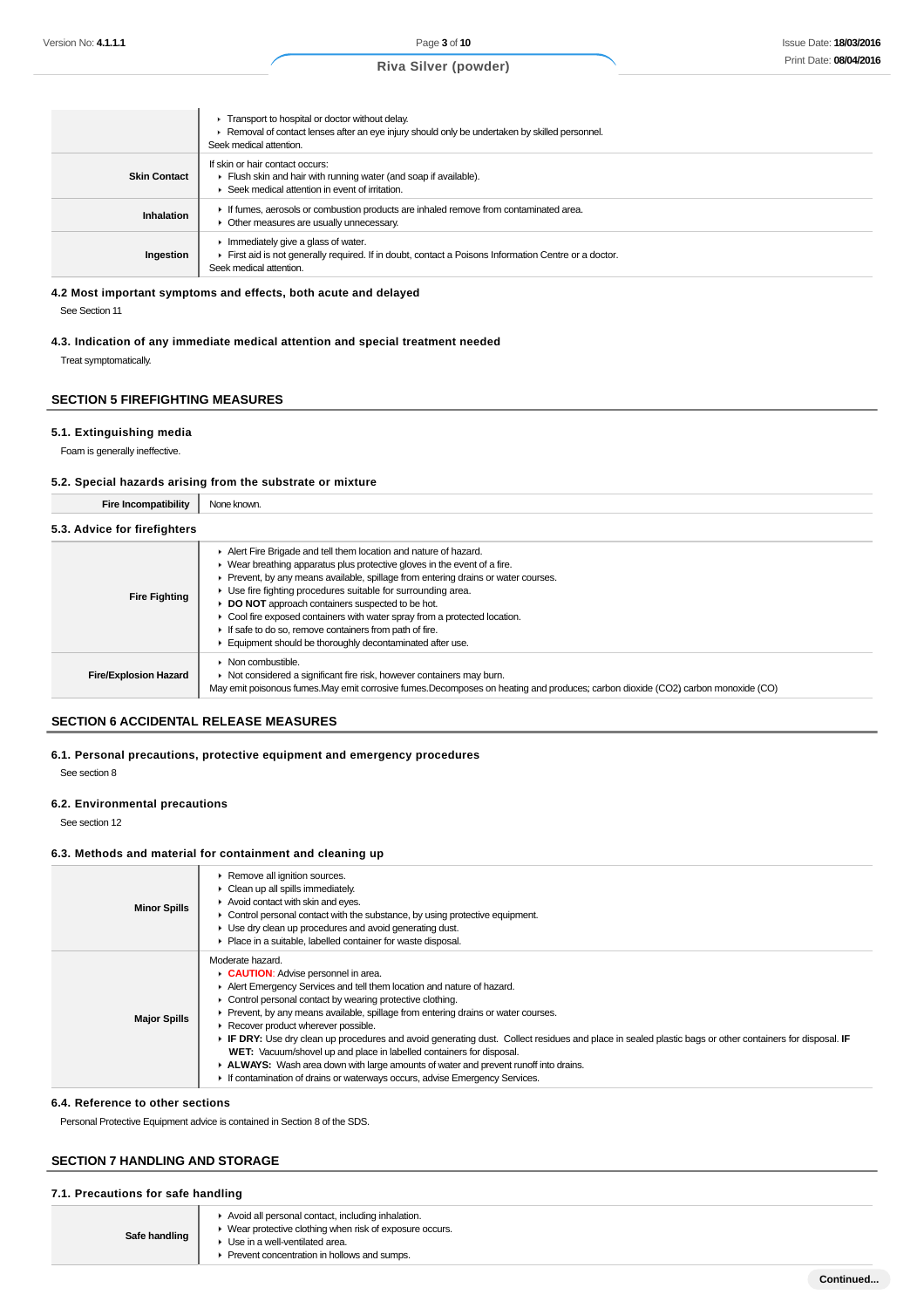#### **DO NOT** enter confined spaces until atmosphere has been checked. **DO NOT** allow material to contact humans, exposed food or food utensils. Avoid contact with incompatible materials. When handling, **DO NOT** eat, drink or smoke.  $\blacktriangleright$  Keep containers securely sealed when not in use. Avoid physical damage to containers. Always wash hands with soap and water after handling. Work clothes should be laundered separately. Launder contaminated clothing before re-use. Use good occupational work practice. Observe manufacturer's storage and handling recommendations contained within this SDS. Atmosphere should be regularly checked against established exposure standards to ensure safe working conditions are maintained. **Fire and explosion protection** See section 5 **Other information** Store between 5 and 30 deg C. **Do not** store in direct sunlight. Store in a dry and well ventilated-area, away from heat and sunlight.

### **7.2. Conditions for safe storage, including any incompatibilities**

| Suitable container      | <b>DO NOT</b> repack. Use containers supplied by manufacturer only<br>Check that containers are clearly labelled and free from leaks |
|-------------------------|--------------------------------------------------------------------------------------------------------------------------------------|
| Storage incompatibility | Avoid strong acids, acid chlorides, acid anhydrides and chloroformates.                                                              |

#### **7.3. Specific end use(s)**

See section 1.2

### **SECTION 8 EXPOSURE CONTROLS / PERSONAL PROTECTION**

#### **8.1. Control parameters**

**DERIVED NO EFFECT LEVEL (DNEL)**

## Not Available

**PREDICTED NO EFFECT LEVEL (PNEC)**

Not Available

### **OCCUPATIONAL EXPOSURE LIMITS (OEL)**

### **INGREDIENT DATA**

| Source             | nem | ial name        | <b>TWA</b>        | STF<br>21 E.L    | Peak                       | <b>Notes</b> |
|--------------------|-----|-----------------|-------------------|------------------|----------------------------|--------------|
| أطمانوس<br>$N - 1$ |     | $-1$<br>ıilable | ∿vailable<br>$-1$ | اططانص<br>$\sim$ | $N_{\alpha+}$<br>Available | Available    |

#### **EMERGENCY LIMITS**

| Ingredient           | <b>Material name</b> | TEEL-1        | TEEL-2              | TEEL-3        |  |
|----------------------|----------------------|---------------|---------------------|---------------|--|
| Riva Silver (powder) | Not Available        | Not Available | Not Available       | Not Available |  |
|                      |                      |               |                     |               |  |
| Ingredient           | <b>Original IDLH</b> |               | <b>Revised IDLH</b> |               |  |
| glass powder         | Not Available        |               | Not Available       |               |  |
| polyacrylic acid     | Not Available        |               | Not Available       |               |  |
| alloy powder         | Not Available        |               | Not Available       |               |  |

#### **MATERIAL DATA**

### **8.2. Exposure controls**

|                      | Engineering controls are used to remove a hazard or place a barrier between the worker and the hazard. Well-designed engineering controls can be highly<br>effective in protecting workers and will typically be independent of worker interactions to provide this high level of protection.<br>The basic types of engineering controls are:<br>Process controls which involve changing the way a job activity or process is done to reduce the risk.<br>Enclosure and/or isolation of emission source which keeps a selected hazard "physically" away from the worker and ventilation that strategically "adds" and<br>"removes" air in the work environment. Ventilation can remove or dilute an air contaminant if designed properly. The design of a ventilation system must match<br>the particular process and chemical or contaminant in use.<br>Employers may need to use multiple types of controls to prevent employee overexposure. |                                  |  |  |
|----------------------|-------------------------------------------------------------------------------------------------------------------------------------------------------------------------------------------------------------------------------------------------------------------------------------------------------------------------------------------------------------------------------------------------------------------------------------------------------------------------------------------------------------------------------------------------------------------------------------------------------------------------------------------------------------------------------------------------------------------------------------------------------------------------------------------------------------------------------------------------------------------------------------------------------------------------------------------------|----------------------------------|--|--|
|                      | ► Local exhaust ventilation is required where solids are handled as powders or crystals; even when particulates are relatively large, a certain proportion will be<br>powdered by mutual friction.<br>If in spite of local exhaust an adverse concentration of the substance in air could occur, respiratory protection should be considered.                                                                                                                                                                                                                                                                                                                                                                                                                                                                                                                                                                                                   |                                  |  |  |
|                      | Such protection might consist of:                                                                                                                                                                                                                                                                                                                                                                                                                                                                                                                                                                                                                                                                                                                                                                                                                                                                                                               |                                  |  |  |
| 8.2.1. Appropriate   | (a): particle dust respirators, if necessary, combined with an absorption cartridge;                                                                                                                                                                                                                                                                                                                                                                                                                                                                                                                                                                                                                                                                                                                                                                                                                                                            |                                  |  |  |
| engineering controls | (b): filter respirators with absorption cartridge or canister of the right type;                                                                                                                                                                                                                                                                                                                                                                                                                                                                                                                                                                                                                                                                                                                                                                                                                                                                |                                  |  |  |
|                      | (c): fresh-air hoods or masks.                                                                                                                                                                                                                                                                                                                                                                                                                                                                                                                                                                                                                                                                                                                                                                                                                                                                                                                  |                                  |  |  |
|                      |                                                                                                                                                                                                                                                                                                                                                                                                                                                                                                                                                                                                                                                                                                                                                                                                                                                                                                                                                 |                                  |  |  |
|                      | Air contaminants generated in the workplace possess varying "escape" velocities which, in turn, determine the "capture velocities" of fresh circulating air<br>required to effectively remove the contaminant.                                                                                                                                                                                                                                                                                                                                                                                                                                                                                                                                                                                                                                                                                                                                  |                                  |  |  |
|                      | <b>Type of Contaminant:</b>                                                                                                                                                                                                                                                                                                                                                                                                                                                                                                                                                                                                                                                                                                                                                                                                                                                                                                                     | Air Speed:                       |  |  |
|                      | direct spray, spray painting in shallow booths, drum filling, conveyer loading, crusher dusts, gas discharge (active generation<br>into zone of rapid air motion)                                                                                                                                                                                                                                                                                                                                                                                                                                                                                                                                                                                                                                                                                                                                                                               | 1-2.5 m/s (200-500<br>$f/min.$ ) |  |  |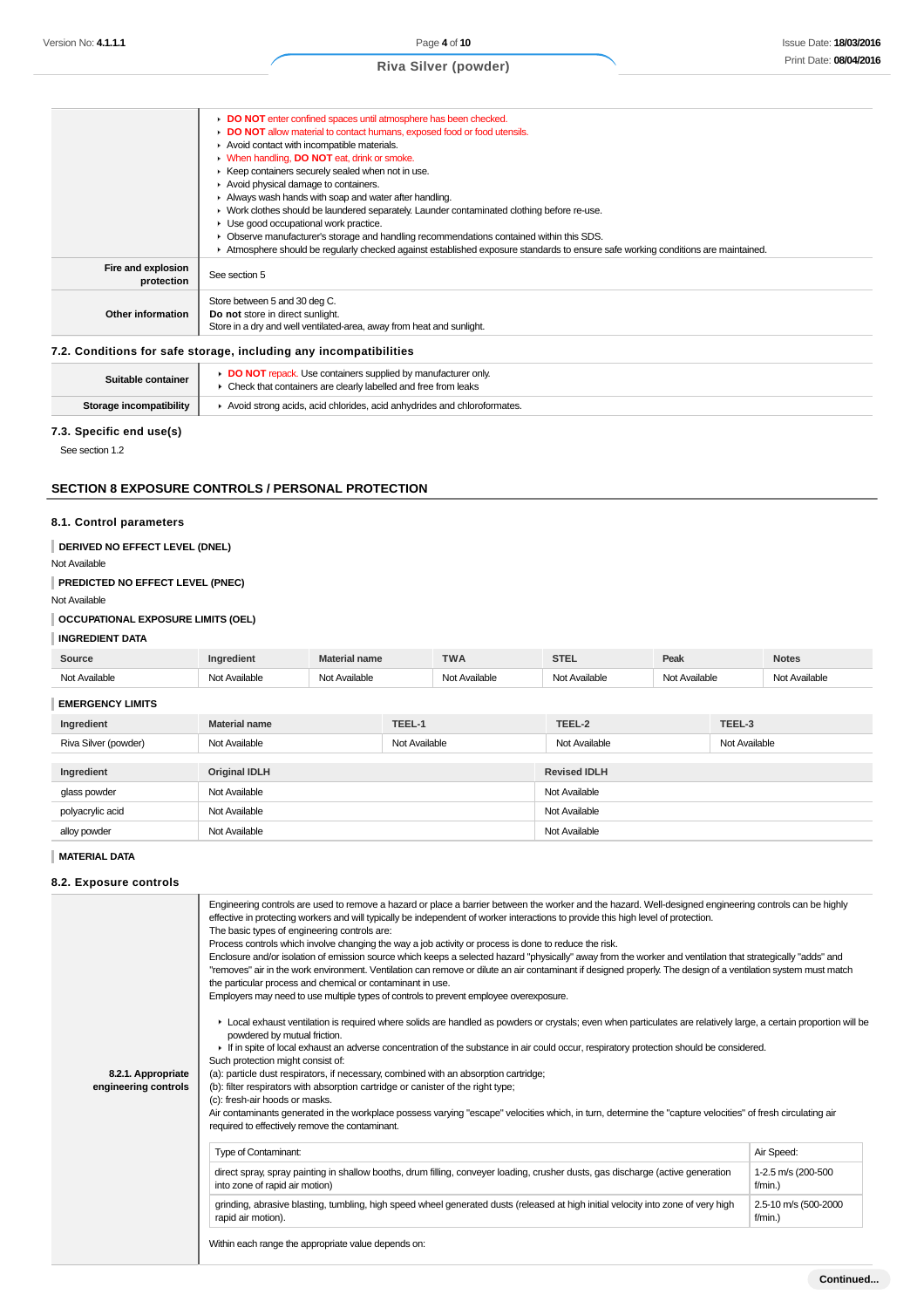|                            | Lower end of the range                                                                                                                                                                                                                                                                                                                                                                                                                                                                                                                                                                                                                                                                                                                                                                                                                                                                                                                                                        | Upper end of the range           |  |  |
|----------------------------|-------------------------------------------------------------------------------------------------------------------------------------------------------------------------------------------------------------------------------------------------------------------------------------------------------------------------------------------------------------------------------------------------------------------------------------------------------------------------------------------------------------------------------------------------------------------------------------------------------------------------------------------------------------------------------------------------------------------------------------------------------------------------------------------------------------------------------------------------------------------------------------------------------------------------------------------------------------------------------|----------------------------------|--|--|
|                            | 1: Room air currents minimal or favourable to capture                                                                                                                                                                                                                                                                                                                                                                                                                                                                                                                                                                                                                                                                                                                                                                                                                                                                                                                         | 1: Disturbing room air currents  |  |  |
|                            | 2: Contaminants of low toxicity or of nuisance value only.                                                                                                                                                                                                                                                                                                                                                                                                                                                                                                                                                                                                                                                                                                                                                                                                                                                                                                                    | 2: Contaminants of high toxicity |  |  |
|                            | 3: Intermittent, low production.<br>3: High production, heavy use                                                                                                                                                                                                                                                                                                                                                                                                                                                                                                                                                                                                                                                                                                                                                                                                                                                                                                             |                                  |  |  |
|                            | 4: Large hood or large air mass in motion<br>4: Small hood-local control only                                                                                                                                                                                                                                                                                                                                                                                                                                                                                                                                                                                                                                                                                                                                                                                                                                                                                                 |                                  |  |  |
|                            | Simple theory shows that air velocity falls rapidly with distance away from the opening of a simple extraction pipe. Velocity generally decreases with the square<br>of distance from the extraction point (in simple cases). Therefore the air speed at the extraction point should be adjusted, accordingly, after reference to<br>distance from the contaminating source. The air velocity at the extraction fan, for example, should be a minimum of 4-10 m/s (800-2000 f/min) for extraction of<br>crusher dusts generated 2 metres distant from the extraction point. Other mechanical considerations, producing performance deficits within the extraction<br>apparatus, make it essential that theoretical air velocities are multiplied by factors of 10 or more when extraction systems are installed or used.                                                                                                                                                      |                                  |  |  |
| 8.2.2. Personal protection |                                                                                                                                                                                                                                                                                                                                                                                                                                                                                                                                                                                                                                                                                                                                                                                                                                                                                                                                                                               |                                  |  |  |
| Eye and face protection    | Safety glasses with side shields.<br>$\triangleright$ Chemical goggles.<br>• Contact lenses may pose a special hazard; soft contact lenses may absorb and concentrate irritants. A written policy document, describing the wearing of<br>lenses or restrictions on use, should be created for each workplace or task. This should include a review of lens absorption and adsorption for the class of<br>chemicals in use and an account of injury experience. Medical and first-aid personnel should be trained in their removal and suitable equipment should be<br>readily available. In the event of chemical exposure, begin eye irrigation immediately and remove contact lens as soon as practicable. Lens should be removed<br>at the first signs of eye redness or irritation - lens should be removed in a clean environment only after workers have washed hands thoroughly. [CDC NIOSH<br>Current Intelligence Bulletin 59], [AS/NZS 1336 or national equivalent] |                                  |  |  |
| <b>Skin protection</b>     | See Hand protection below                                                                                                                                                                                                                                                                                                                                                                                                                                                                                                                                                                                                                                                                                                                                                                                                                                                                                                                                                     |                                  |  |  |
| Hands/feet protection      | ▶ Wear chemical protective gloves, e.g. PVC.<br>▶ Wear safety footwear or safety gumboots, e.g. Rubber<br>Rubber Gloves                                                                                                                                                                                                                                                                                                                                                                                                                                                                                                                                                                                                                                                                                                                                                                                                                                                       |                                  |  |  |
| <b>Body protection</b>     | See Other protection below                                                                                                                                                                                                                                                                                                                                                                                                                                                                                                                                                                                                                                                                                                                                                                                                                                                                                                                                                    |                                  |  |  |
| Other protection           | $\triangleright$ Overalls.<br>▶ P.V.C. apron.<br>▶ Barrier cream.<br>Skin cleansing cream.<br>Eye wash unit.                                                                                                                                                                                                                                                                                                                                                                                                                                                                                                                                                                                                                                                                                                                                                                                                                                                                  |                                  |  |  |
| <b>Thermal hazards</b>     | Not Available                                                                                                                                                                                                                                                                                                                                                                                                                                                                                                                                                                                                                                                                                                                                                                                                                                                                                                                                                                 |                                  |  |  |

#### **Respiratory protection**

Particulate. (AS/NZS 1716 & 1715, EN 143:000 & 149:001, ANSI Z88 or national equivalent)

| <b>Required Minimum Protection Factor</b> | <b>Half-Face Respirator</b> | <b>Full-Face Respirator</b> | <b>Powered Air Respirator</b> |
|-------------------------------------------|-----------------------------|-----------------------------|-------------------------------|
| up to $10 \times ES$                      | P <sub>1</sub><br>Air-line* | $\overline{\phantom{a}}$    | PAPR-P1                       |
| up to $50 \times ES$                      | Air-line**                  | P <sub>2</sub>              | PAPR-P2                       |
| up to $100 \times ES$                     |                             | P <sub>3</sub>              |                               |
|                                           |                             | Air-line*                   |                               |
| $100 + x ES$                              |                             | Air-line**                  | PAPR-P3                       |

\* - Negative pressure demand \*\* - Continuous flow

A(All classes) = Organic vapours, B AUS or B1 = Acid gasses, B2 = Acid gas or hydrogen cyanide(HCN), B3 = Acid gas or hydrogen cyanide(HCN), E = Sulfur dioxide(SO2), G = Agricultural chemicals, K = Ammonia(NH3), Hg = Mercury, NO = Oxides of nitrogen, MB = Methyl bromide, AX = Low boiling point organic compounds(below 65 degC)

#### **8.2.3. Environmental exposure controls**

See section 12

## **SECTION 9 PHYSICAL AND CHEMICAL PROPERTIES**

### **9.1. Information on basic physical and chemical properties**

| Appearance                                      | Fine light grey powder with no odour, insoluble in water. |                                                   |                |  |
|-------------------------------------------------|-----------------------------------------------------------|---------------------------------------------------|----------------|--|
|                                                 |                                                           |                                                   |                |  |
| <b>Physical state</b>                           | Divided Solid                                             | Relative density (Water = $1$ )                   | Not Available  |  |
| Odour                                           | Not Available                                             | <b>Partition coefficient</b><br>n-octanol / water | Not Available  |  |
| <b>Odour threshold</b>                          | Not Available                                             | Auto-ignition temperature<br>(°C)                 | Not Available  |  |
| pH (as supplied)                                | Not Available                                             | Decomposition<br>temperature                      | Not Available  |  |
| Melting point / freezing<br>point $(^{\circ}C)$ | Not Available                                             | Viscosity (cSt)                                   | Not Available  |  |
| Initial boiling point and<br>boiling range (°C) | Not Available                                             | Molecular weight (g/mol)                          | Not Applicable |  |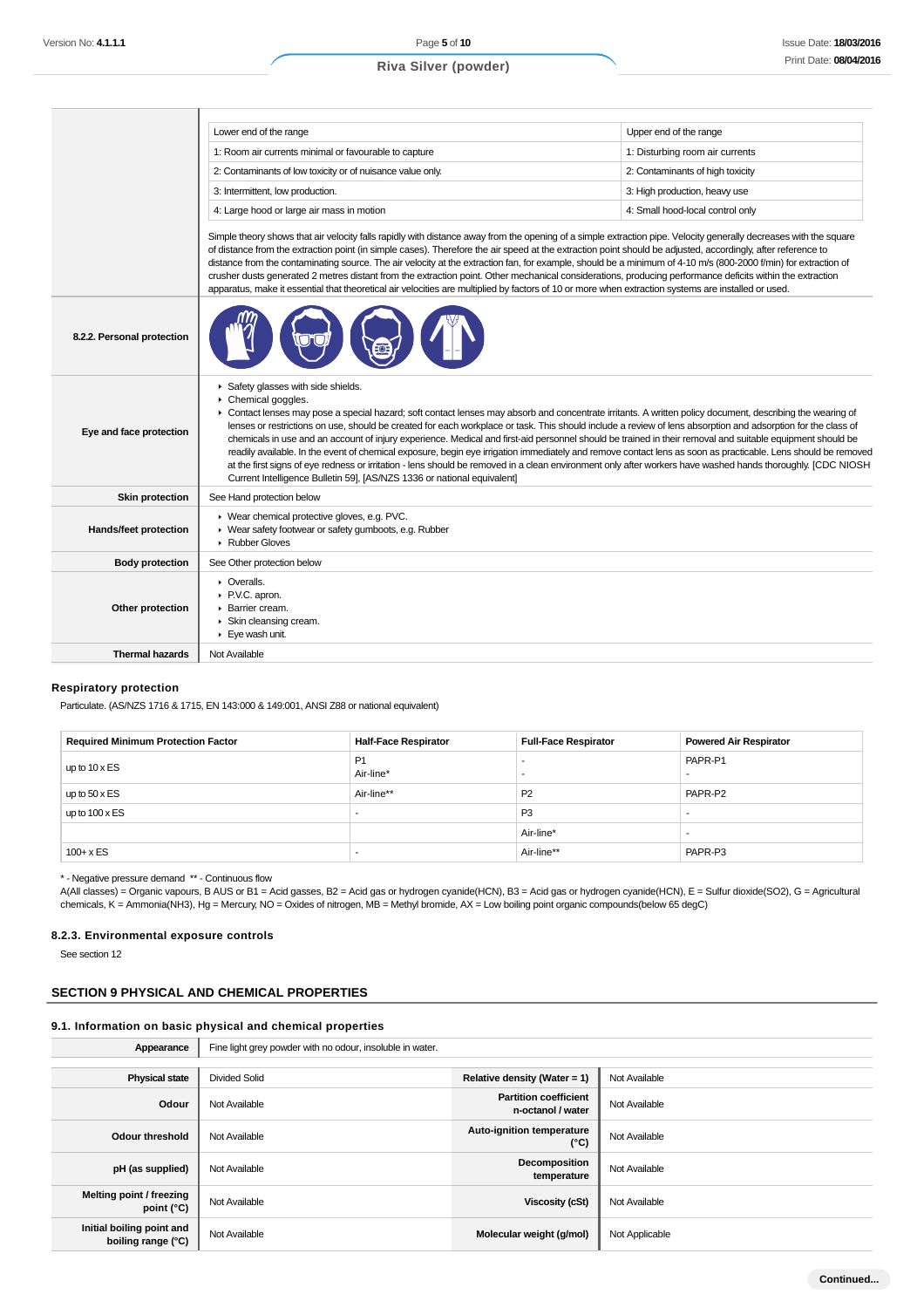| Flash point (°C)           | Not Available | <b>Taste</b>                           | Not Available  |
|----------------------------|---------------|----------------------------------------|----------------|
| <b>Evaporation rate</b>    | Not Available | <b>Explosive properties</b>            | Not Available  |
| Flammability               | Not Available | <b>Oxidising properties</b>            | Not Available  |
| Upper Explosive Limit (%)  | Not Available | Surface Tension (dyn/cm or<br>$mN/m$ ) | Not Applicable |
| Lower Explosive Limit (%)  | Not Available | <b>Volatile Component (%vol)</b>       | Not Available  |
| Vapour pressure (kPa)      | Not Available | Gas group                              | Not Available  |
| Solubility in water (g/L)  | Immiscible    | pH as a solution (1%)                  | Not Available  |
| Vapour density $(Air = 1)$ | Not Available | VOC g/L                                | Not Available  |

#### **9.2. Other information**

Not Available

## **SECTION 10 STABILITY AND REACTIVITY**

| 10.1. Reactivity                            | See section 7.2                                                                                                                    |
|---------------------------------------------|------------------------------------------------------------------------------------------------------------------------------------|
| 10.2. Chemical stability                    | Unstable in the presence of incompatible materials.<br>▶ Product is considered stable.<br>Hazardous polymerisation will not occur. |
| 10.3. Possibility of<br>hazardous reactions | See section 7.2                                                                                                                    |
| 10.4. Conditions to avoid                   | See section 7.2                                                                                                                    |
| 10.5. Incompatible materials                | See section 7.2                                                                                                                    |
| 10.6. Hazardous<br>decomposition products   | See section 5.3                                                                                                                    |

## **SECTION 11 TOXICOLOGICAL INFORMATION**

#### **11.1. Information on toxicological effects**

| Inhaled                          | Limited evidence or practical experience suggests that the material may produce irritation of the respiratory system, in a significant number of individuals,<br>following inhalation. In contrast to most organs, the lung is able to respond to a chemical insult by first removing or neutralising the irritant and then repairing<br>the damage. The repair process, which initially evolved to protect mammalian lungs from foreign matter and antigens, may however, produce further lung<br>damage resulting in the impairment of gas exchange, the primary function of the lungs. Respiratory tract irritation often results in an inflammatory response<br>involving the recruitment and activation of many cell types, mainly derived from the vascular system.<br>Persons with impaired respiratory function, airway diseases and conditions such as emphysema or chronic bronchitis, may incur further disability if excessive<br>concentrations of particulate are inhaled.<br>If prior damage to the circulatory or nervous systems has occurred or if kidney damage has been sustained, proper screenings should be conducted on<br>individuals who may be exposed to further risk if handling and use of the material result<br>in excessive exposures. |                                    |   |  |  |
|----------------------------------|-------------------------------------------------------------------------------------------------------------------------------------------------------------------------------------------------------------------------------------------------------------------------------------------------------------------------------------------------------------------------------------------------------------------------------------------------------------------------------------------------------------------------------------------------------------------------------------------------------------------------------------------------------------------------------------------------------------------------------------------------------------------------------------------------------------------------------------------------------------------------------------------------------------------------------------------------------------------------------------------------------------------------------------------------------------------------------------------------------------------------------------------------------------------------------------------------------------------------------------------------------------------------|------------------------------------|---|--|--|
| Ingestion                        | Accidental ingestion of the material may be damaging to the health of the individual.                                                                                                                                                                                                                                                                                                                                                                                                                                                                                                                                                                                                                                                                                                                                                                                                                                                                                                                                                                                                                                                                                                                                                                                   |                                    |   |  |  |
| <b>Skin Contact</b>              | Limited evidence exists, or practical experience predicts, that the material either produces inflammation of the skin in a substantial number of individuals<br>following direct contact, and/or produces significant inflammation when applied to the healthy intact skin of animals, for up to four hours, such inflammation<br>being present twenty-four hours or more after the end of the exposure period. Skin irritation may also be present after prolonged or repeated exposure; this may<br>result in a form of contact dermatitis (nonallergic). The dermatitis is often characterised by skin redness (erythema) and swelling (oedema) which may<br>progress to blistering (vesiculation), scaling and thickening of the epidermis. At the microscopic level there may be intercellular oedema of the spongy layer of<br>the skin (spongiosis) and intracellular oedema of the epidermis.<br>Open cuts, abraded or irritated skin should not be exposed to this material<br>Entry into the blood-stream through, for example, cuts, abrasions, puncture wounds or lesions, may produce systemic injury with harmful effects. Examine the<br>skin prior to the use of the material and ensure that any external damage is suitably protected.                |                                    |   |  |  |
| Eye                              | Limited evidence exists, or practical experience suggests, that the material may cause eye irritation in a substantial number of individuals and/or is expected to<br>produce significant ocular lesions which are present twenty-four hours or more after instillation into the eye(s) of experimental animals. Repeated or prolonged<br>eye contact may cause inflammation characterised by temporary redness (similar to windburn) of the conjunctiva (conjunctivitis); temporary impairment of vision<br>and/or other transient eye damage/ulceration may occur.                                                                                                                                                                                                                                                                                                                                                                                                                                                                                                                                                                                                                                                                                                    |                                    |   |  |  |
| Chronic                          | Long-term exposure to the product is not thought to produce chronic effects adverse to health (as classified by EC Directives using animal models);<br>nevertheless exposure by all routes should be minimised as a matter of course.<br>Long term exposure to high dust concentrations may cause changes in lung function (i.e. pneumoconiosis) caused by particles less than 0.5 micron<br>penetrating and remaining in the lung. A prime symptom is breathlessness. Lung shadows show on X-ray.                                                                                                                                                                                                                                                                                                                                                                                                                                                                                                                                                                                                                                                                                                                                                                      |                                    |   |  |  |
|                                  | <b>TOXICITY</b>                                                                                                                                                                                                                                                                                                                                                                                                                                                                                                                                                                                                                                                                                                                                                                                                                                                                                                                                                                                                                                                                                                                                                                                                                                                         | <b>IRRITATION</b>                  |   |  |  |
| Riva Silver (powder)             | Not Available                                                                                                                                                                                                                                                                                                                                                                                                                                                                                                                                                                                                                                                                                                                                                                                                                                                                                                                                                                                                                                                                                                                                                                                                                                                           | Not Available                      |   |  |  |
| glass powder                     | <b>TOXICITY</b><br>Not Available                                                                                                                                                                                                                                                                                                                                                                                                                                                                                                                                                                                                                                                                                                                                                                                                                                                                                                                                                                                                                                                                                                                                                                                                                                        | <b>IRRITATION</b><br>Not Available |   |  |  |
| Legend:                          | 1. Value obtained from Europe ECHA Registered Substances - Acute toxicity 2.* Value obtained from manufacturer's SDS. Unless otherwise specified data<br>extracted from RTECS - Register of Toxic Effect of chemical Substances                                                                                                                                                                                                                                                                                                                                                                                                                                                                                                                                                                                                                                                                                                                                                                                                                                                                                                                                                                                                                                         |                                    |   |  |  |
| <b>Acute Toxicity</b>            | ₪                                                                                                                                                                                                                                                                                                                                                                                                                                                                                                                                                                                                                                                                                                                                                                                                                                                                                                                                                                                                                                                                                                                                                                                                                                                                       | Carcinogenicity                    | ◎ |  |  |
| <b>Skin Irritation/Corrosion</b> | ⊚                                                                                                                                                                                                                                                                                                                                                                                                                                                                                                                                                                                                                                                                                                                                                                                                                                                                                                                                                                                                                                                                                                                                                                                                                                                                       | Reproductivity                     | ⊚ |  |  |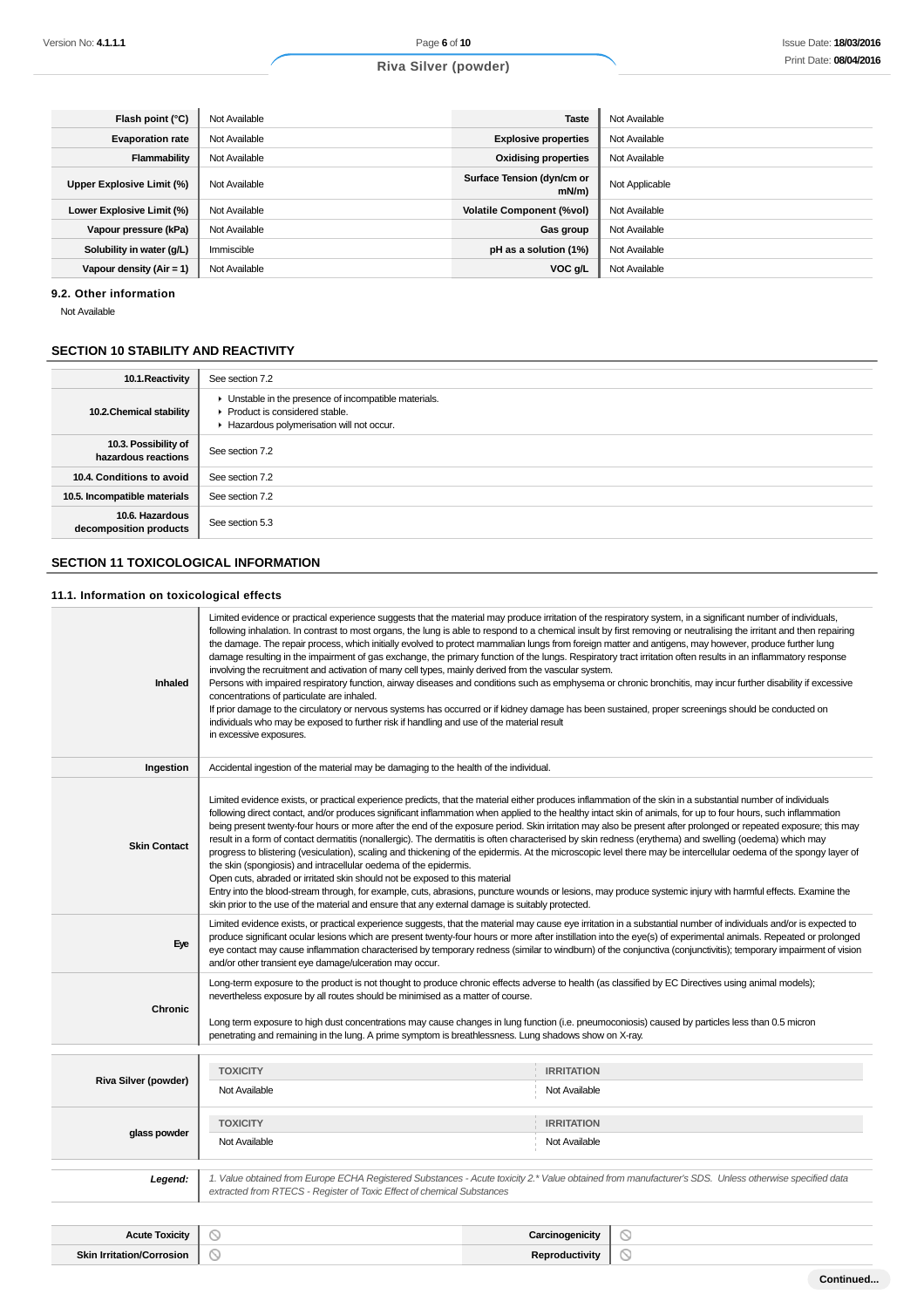| Serious Eye<br>Damage/Irritation            | <b>STOT - Single Exposure</b>   | $\circlearrowright$                                                                                                                                                |
|---------------------------------------------|---------------------------------|--------------------------------------------------------------------------------------------------------------------------------------------------------------------|
| <b>Respiratory or Skin</b><br>sensitisation | <b>STOT - Repeated Exposure</b> | $\circ$                                                                                                                                                            |
| <b>Mutagenicity</b>                         | <b>Aspiration Hazard</b>        | $\circ$                                                                                                                                                            |
|                                             | Legend:                         | $\blacktriangleright$ - Data available but does not fill the criteria for classification<br>$\blacktriangleright$ - Data required to make classification available |

 $\bigcirc$  – Data Not Available to make classification

## **SECTION 12 ECOLOGICAL INFORMATION**

### **12.1. Toxicity**

| Ingredient           | Endpoint       | <b>Test Duration (hr)</b>                                                                                                                                                                                                                                                                                                                                                                | <b>Species</b> | Value          | Source         |
|----------------------|----------------|------------------------------------------------------------------------------------------------------------------------------------------------------------------------------------------------------------------------------------------------------------------------------------------------------------------------------------------------------------------------------------------|----------------|----------------|----------------|
| <b>Not Available</b> | Not Applicable | Not Applicable                                                                                                                                                                                                                                                                                                                                                                           | Not Applicable | Not Applicable | Not Applicable |
| Legend:              |                | Extracted from 1. IUCLID Toxicity Data 2. Europe ECHA Registered Substances - Ecotoxicological Information - Aquatic Toxicity 3. EPIWIN Suite V3.12 -<br>Aquatic Toxicity Data (Estimated) 4. US EPA, Ecotox database - Aquatic Toxicity Data 5. ECETOC Aquatic Hazard Assessment Data 6. NITE (Japan) -<br>Bioconcentration Data 7. METI (Japan) - Bioconcentration Data 8. Vendor Data |                |                |                |

**DO NOT** discharge into sewer or waterways.

#### **12.2. Persistence and degradability**

| Ingredient | Persistence: Water/Soil               | Persistence: Air                      |  |
|------------|---------------------------------------|---------------------------------------|--|
|            | No Data available for all ingredients | No Data available for all ingredients |  |

#### **12.3. Bioaccumulative potential**

| Ingredient | <b>Bioaccumulation</b>                     |
|------------|--------------------------------------------|
| - NIO      | ta available for all ingredients<br>$\sim$ |

### **12.4. Mobility in soil**

| Ingredient | <b>Mobility</b>                                   |
|------------|---------------------------------------------------|
|            | Data available for all ingredients<br>.<br>$\sim$ |

#### **12.5.Results of PBT and vPvB assessment**

| Relevant available data | Not Available | Not Available | Not Available |
|-------------------------|---------------|---------------|---------------|
| PBT Criteria fulfilled? | Not Available | Not Available | Not Available |

### **12.6. Other adverse effects**

No data available

### **SECTION 13 DISPOSAL CONSIDERATIONS**

#### **13.1. Waste treatment methods**

| <b>Product / Packaging</b><br>disposal | DO NOT allow wash water from cleaning or process equipment to enter drains.<br>It may be necessary to collect all wash water for treatment before disposal.<br>In all cases disposal to sewer may be subject to local laws and requlations and these should be considered first.<br>$\triangleright$ Where in doubt contact the responsible authority.<br>Consult State Land Waste Management Authority for disposal.<br>Bury residue in an authorised landfill. |
|----------------------------------------|------------------------------------------------------------------------------------------------------------------------------------------------------------------------------------------------------------------------------------------------------------------------------------------------------------------------------------------------------------------------------------------------------------------------------------------------------------------|
| Waste treatment options                | Not Available                                                                                                                                                                                                                                                                                                                                                                                                                                                    |
| Sewage disposal options                | Not Available                                                                                                                                                                                                                                                                                                                                                                                                                                                    |

#### **SECTION 14 TRANSPORT INFORMATION**

#### **Labels Required**

**Marine Pollutant** NO

## **Land transport (ADR): NOT REGULATED FOR TRANSPORT OF DANGEROUS GOODS**

| 14.1.UN number                      | Not Applicable                                       |
|-------------------------------------|------------------------------------------------------|
| 14.2. Packing group                 | Not Applicable                                       |
| 14.3.UN proper shipping<br>name     | Not Applicable                                       |
| 14.4. Environmental hazard          | Not Applicable                                       |
| 14.5. Transport hazard<br>class(es) | Not Applicable<br>Class<br>Not Applicable<br>Subrisk |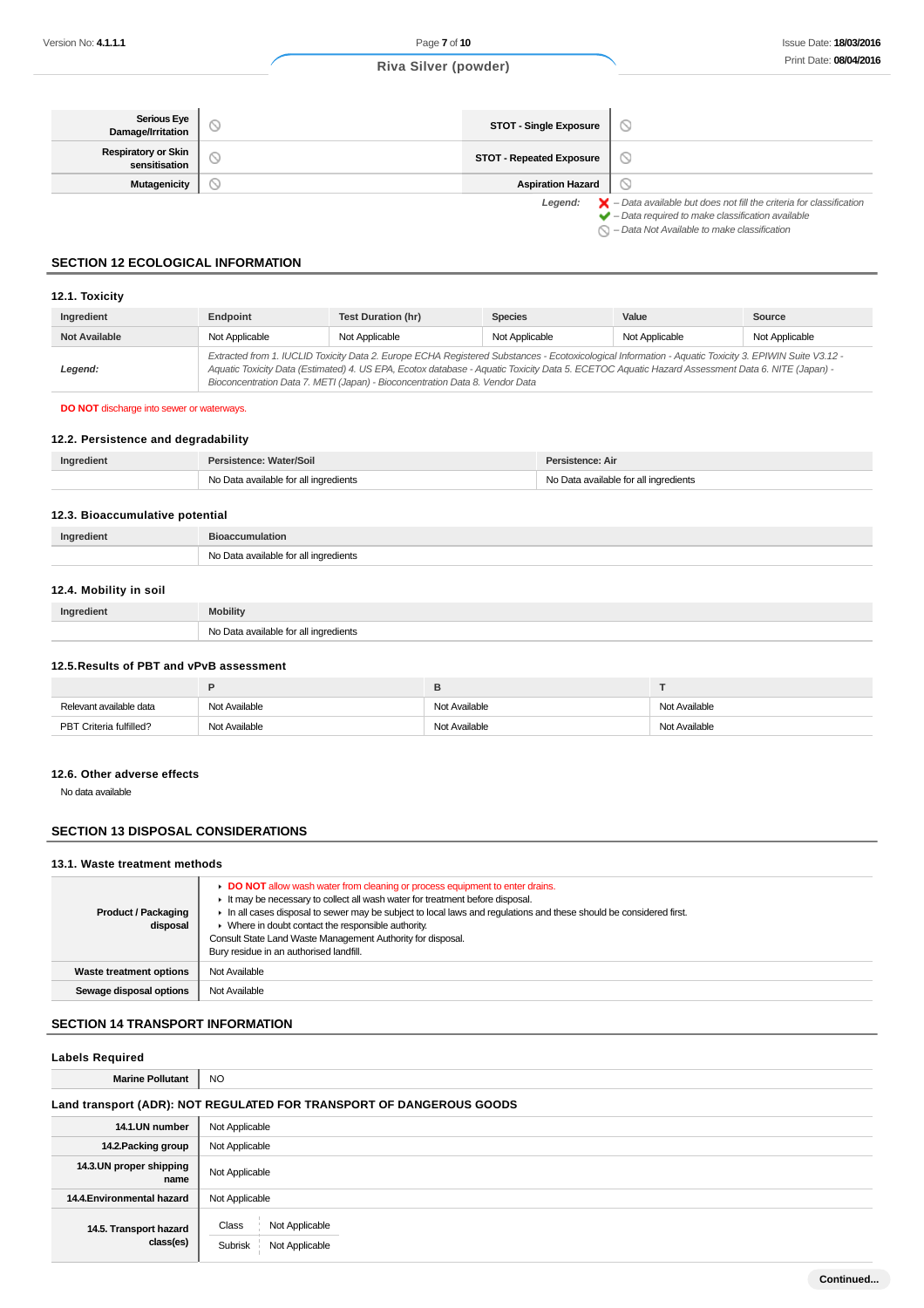ń

## **Riva Silver (powder)**

| Hazard identification (Kemler) | Not Applicable |
|--------------------------------|----------------|
| Classification code            | Not Applicable |
| <b>Hazard Label</b>            | Not Applicable |
| Special provisions             | Not Applicable |
| Limited quantity               | Not Applicable |
|                                |                |

## **Air transport (ICAO-IATA / DGR): NOT REGULATED FOR TRANSPORT OF DANGEROUS GOODS**

| 14.1. UN number                       | Not Applicable                                                                                                                                                                                                                                                                              |                                                                                                                            |  |
|---------------------------------------|---------------------------------------------------------------------------------------------------------------------------------------------------------------------------------------------------------------------------------------------------------------------------------------------|----------------------------------------------------------------------------------------------------------------------------|--|
| 14.2. Packing group                   | Not Applicable                                                                                                                                                                                                                                                                              |                                                                                                                            |  |
| 14.3. UN proper shipping<br>name      | Not Applicable                                                                                                                                                                                                                                                                              |                                                                                                                            |  |
| 14.4. Environmental hazard            | Not Applicable                                                                                                                                                                                                                                                                              |                                                                                                                            |  |
| 14.5. Transport hazard<br>class(es)   | <b>ICAO/IATA Class</b><br>Not Applicable<br>ICAO / IATA Subrisk<br>Not Applicable<br>Not Applicable<br><b>ERG Code</b>                                                                                                                                                                      |                                                                                                                            |  |
| 14.6. Special precautions for<br>user | Special provisions<br>Cargo Only Packing Instructions<br>Cargo Only Maximum Qty / Pack<br>Passenger and Cargo Packing Instructions<br>Passenger and Cargo Maximum Qty / Pack<br>Passenger and Cargo Limited Quantity Packing Instructions<br>Passenger and Cargo Limited Maximum Qty / Pack | Not Applicable<br>Not Applicable<br>Not Applicable<br>Not Applicable<br>Not Applicable<br>Not Applicable<br>Not Applicable |  |

### **Sea transport (IMDG-Code / GGVSee): NOT REGULATED FOR TRANSPORT OF DANGEROUS GOODS**

| 14.1. UN number                       | Not Applicable                                                                                                             |
|---------------------------------------|----------------------------------------------------------------------------------------------------------------------------|
| 14.2. Packing group                   | Not Applicable                                                                                                             |
| 14.3. UN proper shipping<br>name      | Not Applicable                                                                                                             |
| 14.4. Environmental hazard            | Not Applicable                                                                                                             |
| 14.5. Transport hazard<br>class(es)   | <b>IMDG Class</b><br>Not Applicable<br><b>IMDG Subrisk</b><br>Not Applicable                                               |
| 14.6. Special precautions for<br>user | Not Applicable<br><b>EMS Number</b><br>Special provisions<br>Not Applicable<br><b>Limited Quantities</b><br>Not Applicable |

#### **Inland waterways transport (ADN): NOT REGULATED FOR TRANSPORT OF DANGEROUS GOODS**

| 14.1. UN number                       | Not Applicable                                                                                                                                                                                            |
|---------------------------------------|-----------------------------------------------------------------------------------------------------------------------------------------------------------------------------------------------------------|
| 14.2. Packing group                   | Not Applicable                                                                                                                                                                                            |
| 14.3. UN proper shipping<br>name      | Not Applicable                                                                                                                                                                                            |
| 14.4. Environmental hazard            | Not Applicable                                                                                                                                                                                            |
| 14.5. Transport hazard<br>class(es)   | Not Applicable<br>Not Applicable                                                                                                                                                                          |
| 14.6. Special precautions for<br>user | <b>Classification code</b><br>Not Applicable<br>Special provisions<br>Not Applicable<br>Limited quantity<br>Not Applicable<br>Equipment required<br>Not Applicable<br>Not Applicable<br>Fire cones number |

**Transport in bulk according to Annex II of MARPOL and the IBC code**

Not Applicable

## **SECTION 15 REGULATORY INFORMATION**

**15.1. Safety, health and environmental regulations / legislation specific for the substance or mixture**

**GLASS POWDER(NOT APPLICABLE) IS FOUND ON THE FOLLOWING REGULATORY LISTS**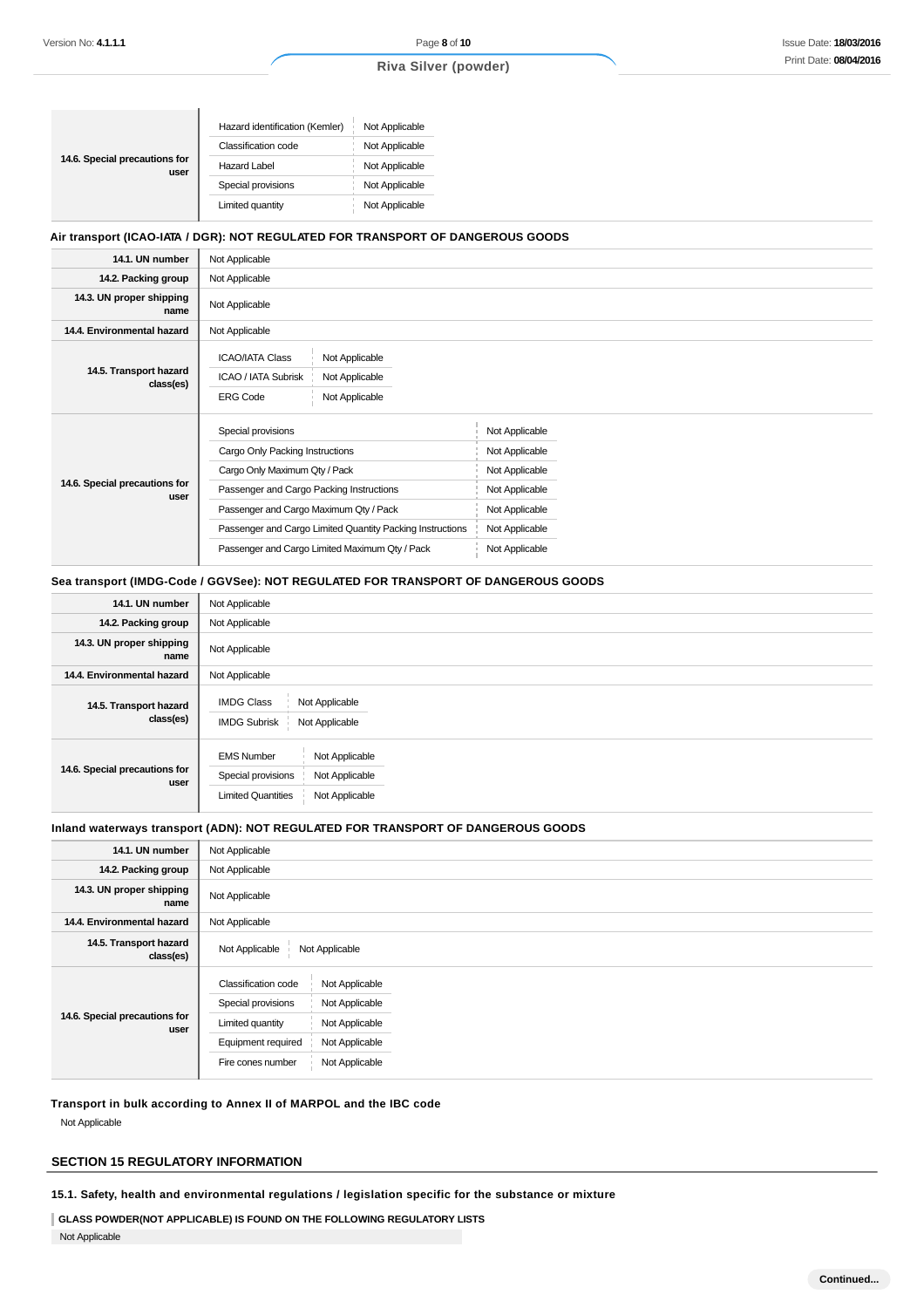This safety data sheet is in compliance with the following EU legislation and its adaptations - as far as applicable -: 67/548/EEC, 1999/45/EC, 98/24/EC, 92/85/EC, 94/33/EC, 91/689/EEC, 1999/13/EC, Commission Regulation (EU) 2015/830, Regulation (EC) No 1272/2008 and their amendments as well as the following British legislation: - The Control of Substances Hazardous to Health Regulations (COSHH) 2002 - COSHH Essentials - The Management of Health and Safety at Work Regulations 1999

#### **15.2. Chemical safety assessment**

For further information please look at the Chemical Safety Assessment and Exposure Scenarios prepared by your Supply Chain if available.

#### **ECHA SUMMARY**

| Ingredient                                                                                                           | <b>CAS number</b>                                                                 | Index No      |  | <b>ECHA Dossier</b>             |  |
|----------------------------------------------------------------------------------------------------------------------|-----------------------------------------------------------------------------------|---------------|--|---------------------------------|--|
| glass powder                                                                                                         | Not Applicable                                                                    |               |  | Not Applicable                  |  |
|                                                                                                                      |                                                                                   |               |  |                                 |  |
| <b>Harmonisation (C&amp;L</b><br>Inventory)                                                                          | <b>Hazard Class and Category Code(s)</b><br><b>Pictograms Signal Word Code(s)</b> |               |  | <b>Hazard Statement Code(s)</b> |  |
| Not Available                                                                                                        | Not Available                                                                     | Not Available |  | Not Available                   |  |
| Harmonisation Code $1 =$ The most prevalent classification. Harmonisation Code $2 =$ The most severe classification. |                                                                                   |               |  |                                 |  |

**National Inventory Status** Australia - AICS Y Canada - DSL Y Canada - NDSL Y China - IECSC Y Europe - EINEC / ELINCS / Y<br>NLP Japan - ENCS Y Korea - KECI Y New Zealand - NZIoC. Y Philippines - PICCS Y USA - TSCA Y **Legend:**  $Y = All$  ingredients are on the inventory N = Not determined or one or more ingredients are not on the inventory and are not exempt from listing(see specific ingredients in brackets)

#### **SECTION 16 OTHER INFORMATION**

#### **Full text Risk and Hazard codes**

#### **Other information**

#### **DSD / DPD label elements**

Not Applicable

Relevant risk statements are found in section 2.1

**Indication(s) of danger** Not Applicable

#### **SAFETY ADVICE**

Classification of the preparation and its individual components has drawn on official and authoritative sources as well as independent review by SDI Limited using available literature references.

The SDS is a Hazard Communication tool and should be used to assist in the Risk Assessment. Many factors determine whether the reported Hazards are Risks in the workplace or other settings. Risks may be determined by reference to Exposures Scenarios. Scale of use, frequency of use and current or available engineering controls must be considered.

For detailed advice on Personal Protective Equipment, refer to the following EU CEN Standards:

- EN 166 Personal eye-protection
- EN 340 Protective clothing
- EN 374 Protective gloves against chemicals and micro-organisms
- EN 13832 Footwear protecting against chemicals EN 133 Respiratory protective devices
- 

#### **Definitions and abbreviations**

PC-TWA: Permissible Concentration-Time Weighted Average PC-STEL: Permissible Concentration-Short Term Exposure Limit IARC: International Agency for Research on Cancer ACGIH: American Conference of Governmental Industrial Hygienists STEL: Short Term Exposure Limit TEEL: Temporary Emergency Exposure Limit。 IDLH: Immediately Dangerous to Life or Health Concentrations OSF: Odour Safety Factor NOAEL :No Observed Adverse Effect Level LOAEL: Lowest Observed Adverse Effect Level TLV: Threshold Limit Value LOD: Limit Of Detection OTV: Odour Threshold Value BCF: BioConcentration Factors BEI: Biological Exposure Index

The information contained in the Safety Data Sheet is based on data considered to be accurate, however, no warranty is expressed or implied regarding the accuracy of the data or the results to be obtained from the use thereof.